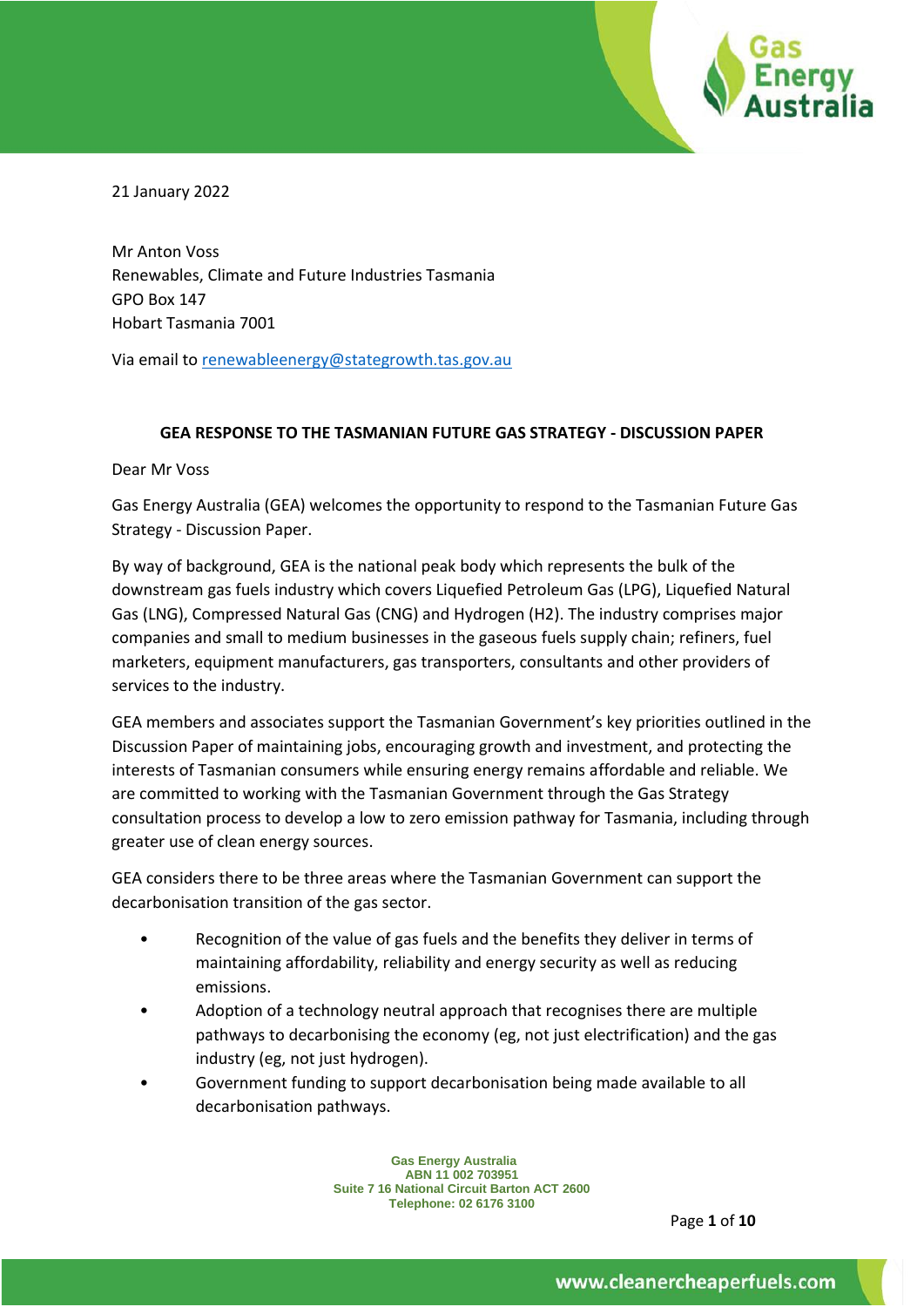

GEA's responses to the selected consultation questions are detailed below.

#### **Drivers influencing our gas industry**

1. **What factors do you think the need to be considered in developing a strategy for the future of gas in Tasmania?**

In developing a strategy for the future of gas in Tasmania, GEA urges the Tasmanian Government to consider energy affordability, safety, security and reliability for all users into the future as well as greenhouse gas (GHG) emissions reductions. In addition, the Tasmanian Gas Strategy needs to take into account the pathway the gas industry is currently on to decarbonise, which includes the greater use of renewable and net zero emission gases.

The utilisation of bottled gas fuels infrastructure can contribute to the above outcomes in the short term through fuel switching for power generation (from diesel to gas fuels) and transport applications. In the medium-term, blending with renewable gas fuels and in the long-term use of fully decarbonised, including renewable gas fuels.

Other benefits to retaining the use of gas and gas infrastructure include maintaining energy security and affordability for remote and regional areas, not having to massively expand the electricity network and decarbonisation of hard to decarbonise applications such as heavy transport.

GEA is currently developing a vision for the downstream sector to demonstrate the viability of industry out to 2050 and beyond (in a net zero economy). The vision will reflect the ambitions of Australia's downstream gas fuels industry to make a positive contribution to Australia's low carbon future out to 2050 and beyond.

**2. What changes are you, or members of your industry, observing related to global and domestic market settings for fossil fuels that could potentially impact on the outlook for gas in Tasmania?**

#### **Push towards net zero emissions**

In recent years, every Australian State and Territory has committed to a net zero emission target by mid century or earlier along with the majority of states and territories also setting interim emissions targets. The Federal Government has also recently released Australia's Long Term Emissions Reduction Plan, to deliver net zero emissions by 2050.

> **Gas Energy Australia ABN 11 002 703951 Suite 7 16 National Circuit Barton ACT 2600 Telephone: 02 6176 3100**

> > Page **2** of **10**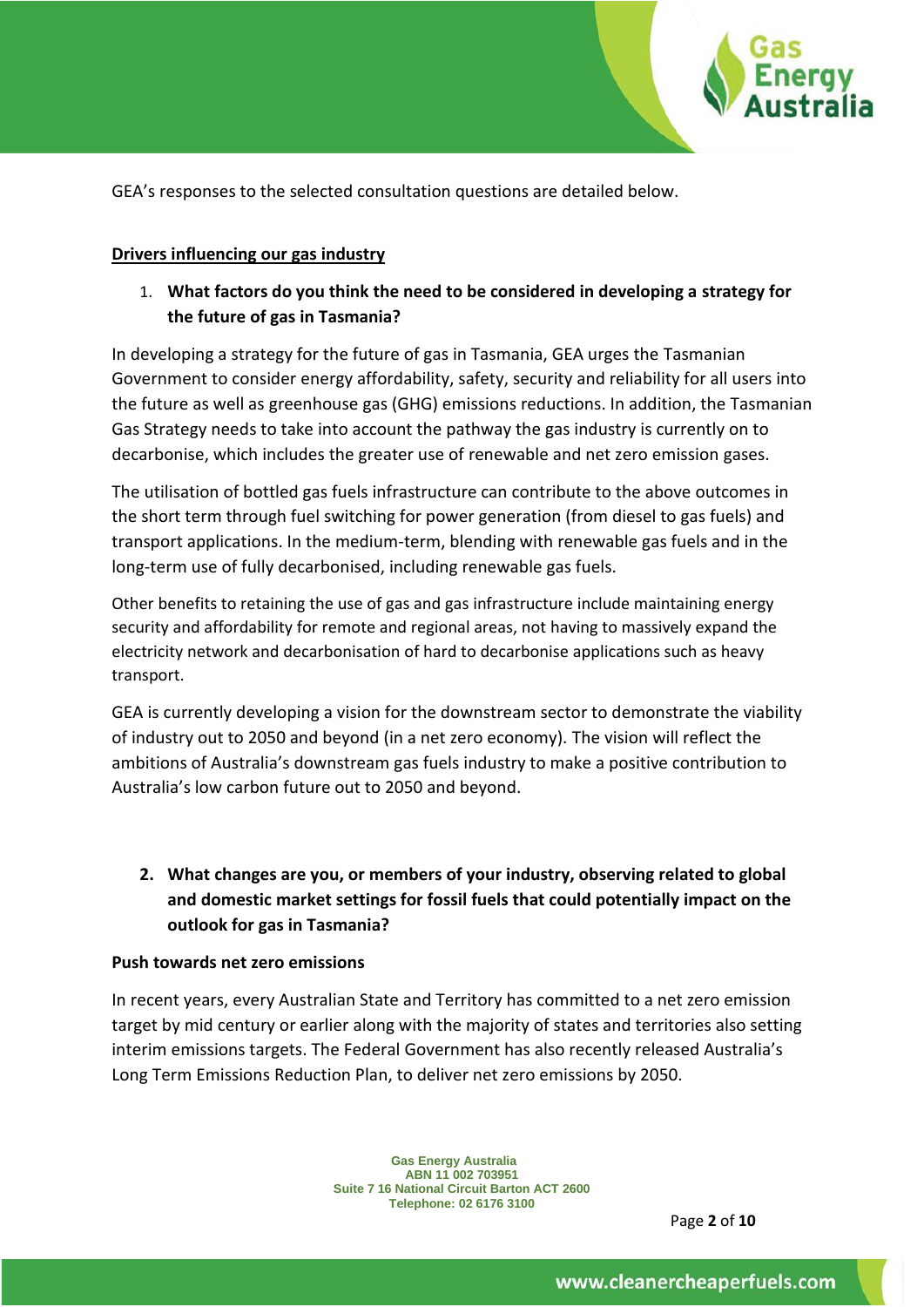

Internationally, a number of downstream gas industry associations have released detailed plans for their industry to reach net zero emissions by 2050 or earlier, including, the LPG Association of New Zealand, Liquid Gas UK and Liquid Gas Europe.

### **Increase in distributed energy resources**

A key element in accelerating the energy transition is decentralisation. The increased use of various forms of distributed energy resources by households and businesses help to increase reliability and reduce emissions. In contrast to centralised electricity generating facilities such as coal and gas fired power stations, hydroelectric dams and large-scale wind farms, all of which typically require electricity to be transmitted over long distances, distributed energy is decentralised, modular and located close to the energy need it meets.

Examples of distributed energy resources include off-grid diesel and gas electricity generators and gas, both natural gas and LPG used in homes or businesses to heat water, cook or provide warmth, portable gas heaters, agricultural machinery, gas turbines, roof top solar water heaters and photo-voltaic panels.

### **Who uses gas and for what?**

## **3. If you use gas in the home, what do you use it for? Are you connected to the natural gas network or do you have LPG delivered?**

As noted in the Discussion Paper, 'there is comparatively high residential use of LPG in Tasmania with nine times as much LPG being consumed by households than natural gas'. Gas is used in Tasmania for a variety of residential applications. These include, space heating, water heating, cooking, as a fuel for barbecues and vehicles. With its availability and diverse applications, in the transport and stationary energy sectors, the industry is equipped to contribute to a safe and sustainable energy solution, wherever the need arises. Contributing \$3.5 billion to the national economy, Australian LPG, LNG and CNG support over 3000 direct jobs. The bottled gas industry has also invested more than \$4.3 billion in facilities, trucks and cylinders.

## **4. If you are a business that uses gas, what industry are you in? What do you use gas for?**

GEA is an industry association, but its members supply gas fuels for a variety of commercial applications including, commercial cooking, forklifts, space and industrial heating,

> **Gas Energy Australia ABN 11 002 703951 Suite 7 16 National Circuit Barton ACT 2600 Telephone: 02 6176 3100**

> > Page **3** of **10**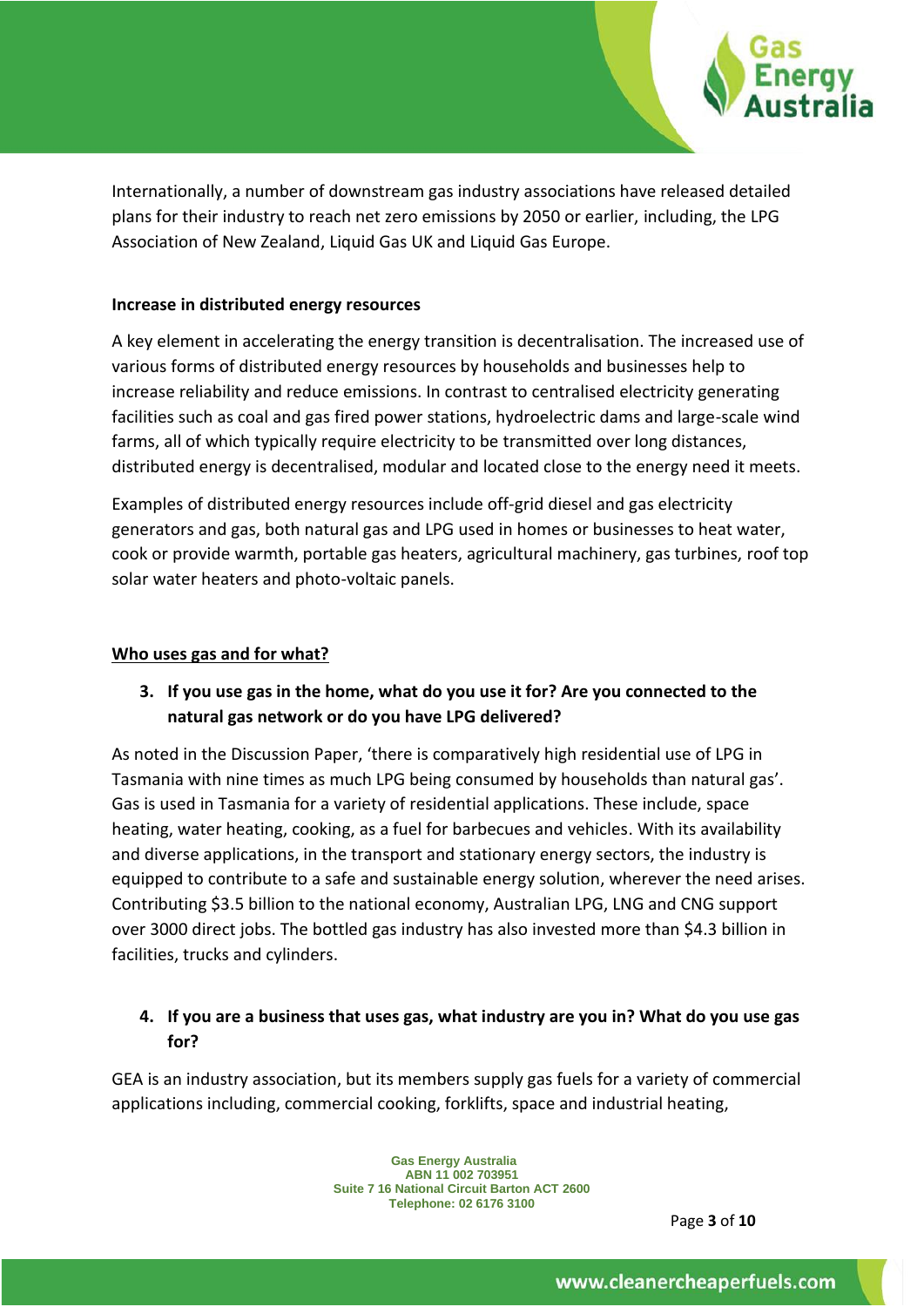

agriculture, horticulture and manufacturing processes. Gas fuels are also being used as back-up fuel for electricity generators, including hybrid renewable energy systems in remote locations. As the supply of renewable energy (wind and solar) is inherently intermittent ie the sun does not always shine and the wind does not always blow, it is critical that these systems are backed up with reliable energy sources.

In addition to bottled gases, commercial customers who consume large quantities of LPG use bulk storage tanks which come in various sizes for different applications, ranging from 0.5 tonnes all the way up to 50 tonnes used for a range of power generation, autogas retailing, commercial, industrial and agricultural applications.

# **5. Are your gas appliances coming up for replacement? Are you considering switching to electricity or another alternative?**

GEA is an industry association and has no comment.

### **Outlook for gas**

**6. What do you see as the key opportunities and concerns as a gas user in Tasmania?**

GEA is an industry association and has no comment.

### **7. What is your view on the outlook for the pricing of gas in Tasmania?**

GEA does not forecast gas prices and does not have a view on the outlook for gas prices.

# **8. Given the forecast supply shortfalls and reliance on importing gas, do you think there is any risk of supply of gas from mainland Australia?**

GEA considers that the portability and flexibility of LPG and LNG reduces the risk of supply shortfalls for Tasmania. LPG and LNG can be supplied from mainland Australia or overseas and can be easily stored and transported in purpose-built pressurised containers. Natural gas can be backed up by LNG via impot terminals which could supply gas to the Tasmanian market, minimising supply risks for Tasmania.

**9. If natural gas was unavailable in Tasmania, what would you do? Would you be considering moving to LPG, or to another alternative?**

> **Gas Energy Australia ABN 11 002 703951 Suite 7 16 National Circuit Barton ACT 2600 Telephone: 02 6176 3100**

> > Page **4** of **10**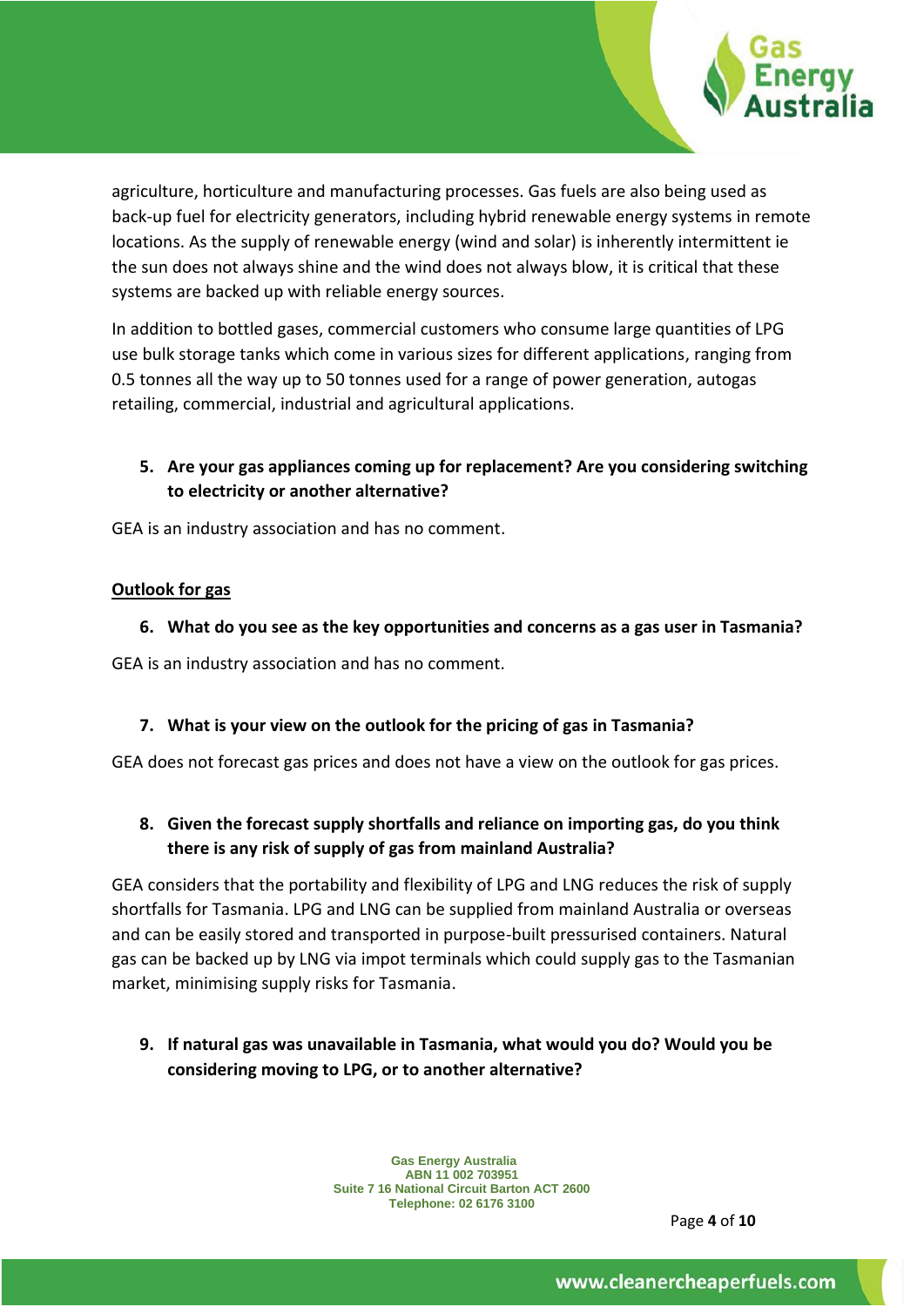

GEA is an industry association and considers that if natural gas was unavailable in Tasmania, LPG could readily and easily be substituted for a variety of applications. As LPG is widely used in Tasmania, even more so than natural gas (around 9 times as much LPG is used as natural gas), there is a readily available network of suppliers and infrastructure to support homes and businesses transition to LPG.

### **Decarbonisation pathway**

### **10. Should Tasmania be transitioning to a decarbonised gas network?**

The Australian gas industry is already on a pathway towards net zero emissions by 2050. This is demonstrated in the Gas Vision 2050 Delivering a Clean Energy Future report. During 2020, Australian gas associations, GEA, the Australian Pipelines and Gas Association, the Australian Petroleum Production and Exploration Association, Energy Networks Australia, the Gas Appliance Manufacturers of Australia and the Australian Gas Industry Trust, developed the Gas Vision 2050: Delivering a Clean Energy Future Report (Gas Vision 2050). Gas Vision 2050 outlines Australia's journey to a cleaner energy future by highlighting the pivotal role gas and gas infrastructure can play in Australia's low carbon energy future.

The report outlines a roadmap to decarbonising the gas sector to help meet Australia's GHG emissions reduction commitments over the coming decades and documents innovative research and strong progress being made in advancing transformational technologies. The major conclusion of the report is that net zero emissions can be reached through the use of renewable and synthetic gases and retaining gas infrastructure, at half the cost of electrification. The report also details the transformational technologies and projects that will decarbonise the gas sector and help Australia meet its GHG emissions reduction commitments.

Gas Vision 2050 can be accessed at<http://www.cleanercheaperfuels.com/>

## **11. If Tasmania is to transition to a decarbonised gas network what should the transition pathway look like?**

Natural gas is undergoing its own decarbonisation journey. New fuels such as hydrogen and biomethane have the potential to be supplied through existing natural gas pipelines. However, due to the topography of Tasmania, the natural gas network is not very well developed which means a greater reliance on portable gas fuels such as LPG, LNG and CNG.

The portable gas industry is currently developing a Vision for the industry to decarbonise and make a positive contribution to Australia's low carbon future out to 2050 and beyond.

> **Gas Energy Australia ABN 11 002 703951 Suite 7 16 National Circuit Barton ACT 2600 Telephone: 02 6176 3100**

Page **5** of **10**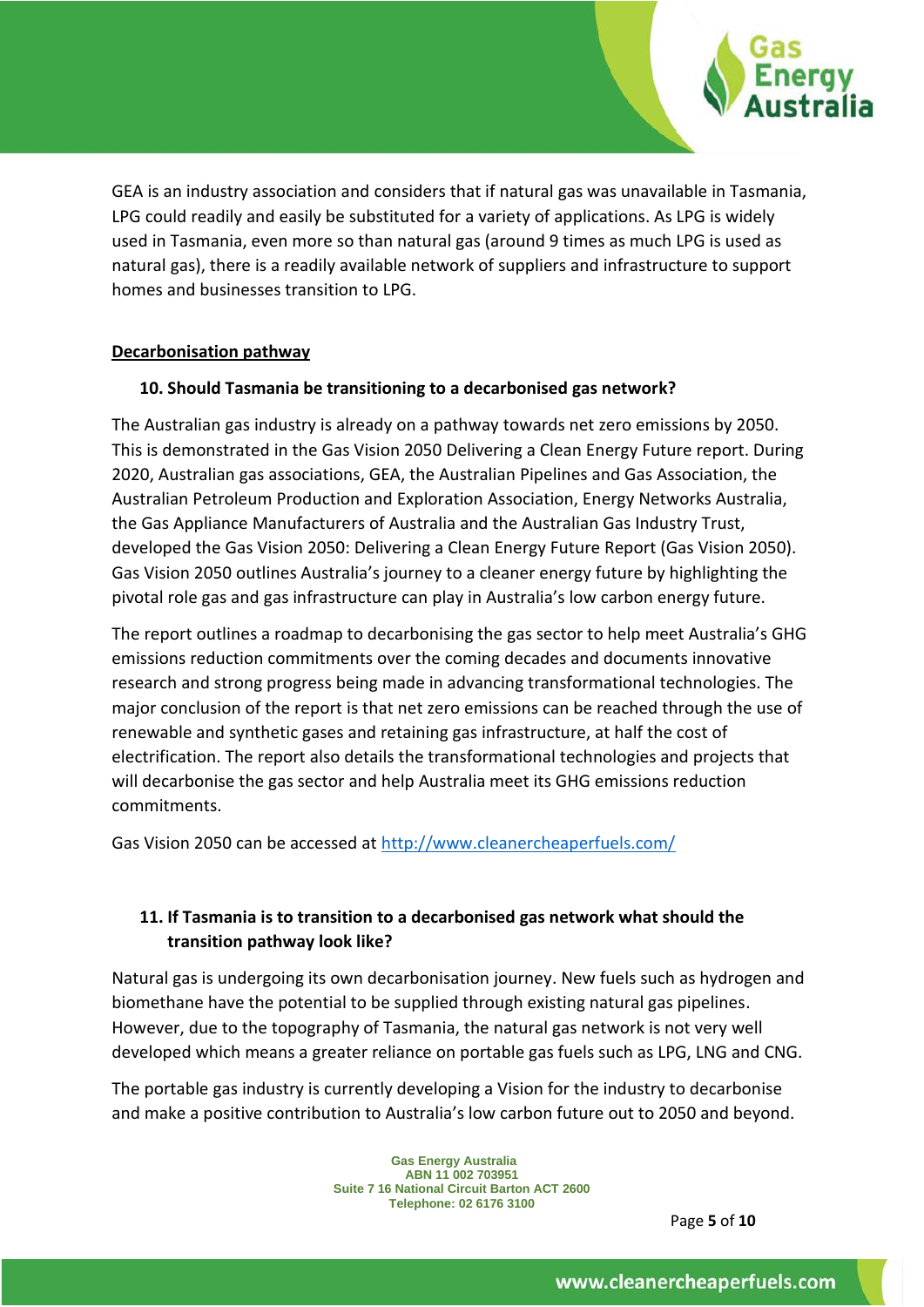## **Bottled and tank gas's decarbonisation pathway**

As gas undergoes its own decarbonisation journey, low emission fuels such as LPG and natural gas have the ability to maintain reliability of supply and reduce emissions cost effectively while renewable gases such as biogas, rDME, renewable hydrogen and renewable ammonia become more readily available in the future.



In the medium-term, gas providers will begin offering renewable blended gas products. Gas blending helps to reduce the emissions associated with gas use by blending biomethane, renewable DME and hydrogen into gas tanks and pipeline systems as part of a long-term effort to reduce the GHG emission intensity of producing and consuming gas.

There are a number of projects that are or have the potential to provide blended gas products.

- The Hyp SA project, run by Australian Gas Infrastructure Group, is blending about 5% green hydrogen into its gas distribution network going to more than 700 homes in a suburb of Adelaide in South Australia, the state using the highest proportion of renewable energy for power.
- Also, Jemena is currently working to develop Australia's first biomethane-to-gas project which will see thousands of Sydney homes and businesses using renewable green gas for cooking, heating and hot water. Jemena in conjunction with Sydney Water will generate biomethane at the Malabar Wastewater Treatment Plant, in South Sydney. This gas will be injected into Jemena's New South Wales gas distribution network and represents a significant opportunity for industry development in Australia, particularly in regional areas where agricultural feedstocks are plentiful.
- ATCO has entered into an agreement with the Great Southern Development Commission to undertake a feasibility study into opportunities for renewable natural gas (RNG) in Albany. This 100% Renewable Gas Project will assess the viability of injecting RNG into the Albany LPG network, providing a low emission energy source for the people of Albany. The RNG will then be transported by road to

**Gas Energy Australia ABN 11 002 703951 Suite 7 16 National Circuit Barton ACT 2600 Telephone: 02 6176 3100** 

Page **6** of **10**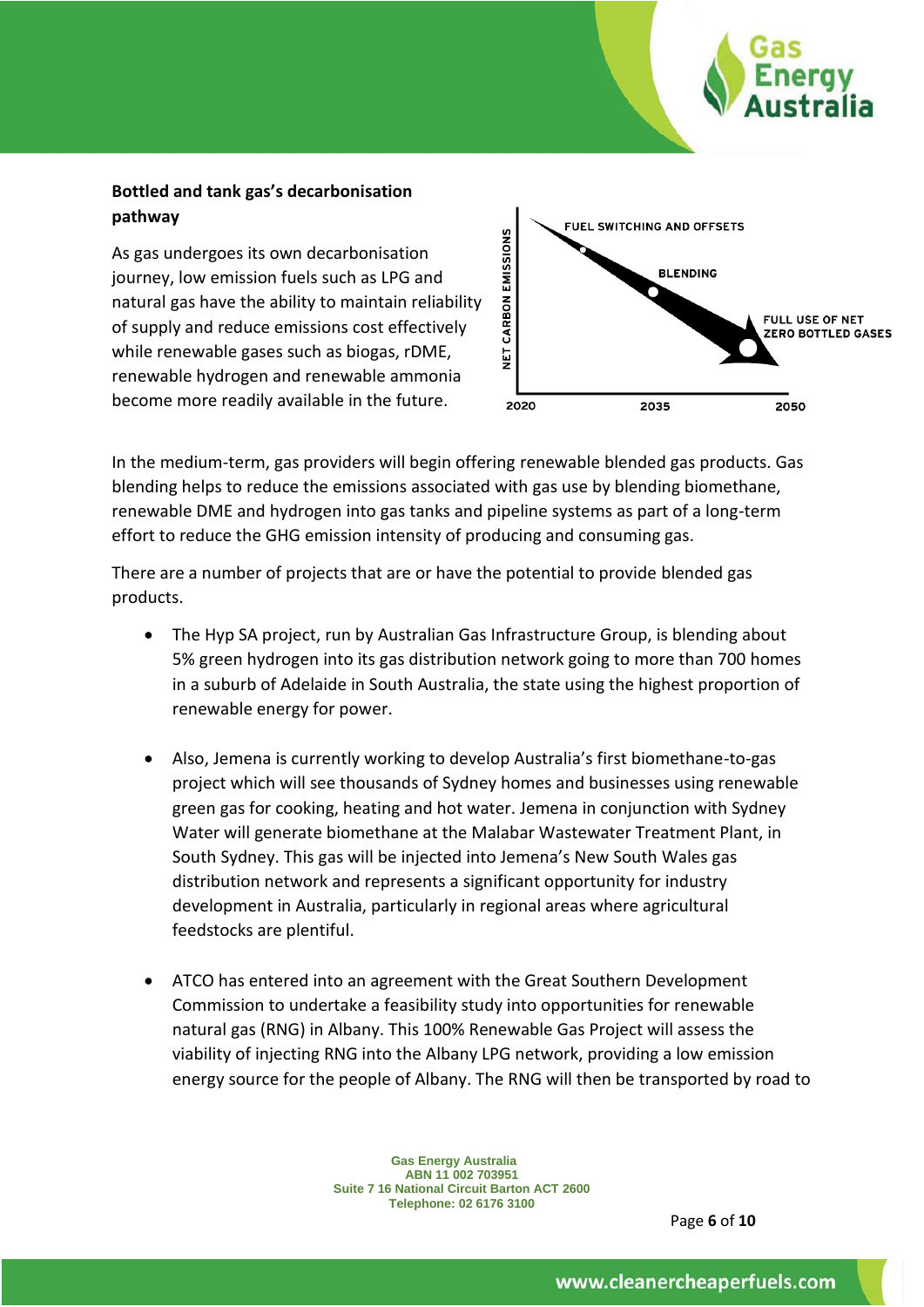

Albany and injected into ATCO's Albany reticulated LPG network.

- BOC has signed a memorandum of understanding agreement with Optimal Group to explore the development of Australia's first bioLNG facility in Westbury Tasmania. The \$55 million, 2.4TJ/day waste to biogas plant would provide biomethane to BOC's micro-LNG plant, which would then be processed into bioLNG and distributed to BOC and Elgas customers in agriculture, food processing and other industries.
- In Tasmania, ABEL Energy is developing the Bell Bay Powerfuels Project to produce green hydrogen and methanol, with support from the Tasmanian Government. Some of the 70,000 tonnes/yr of renewable methanol output will be converted to DME gas for blending into LPG cylinders, with the ultimate aim of supplying 100% renewable LPG bottles to homes and industry. ABEL Energy is proposing to build similar projects around Australia, all based on local inputs of water for hydrogen, air for CO2, and renewable electricity for energy.
- Western Water has built an organic food waste facility at Melton Recycled Water Plant to generate biogas for renewable energy use on site. LPG is used as a backup fuel at the site to increase the energy content of the biogas so it can be used to generate renewable energy without the need to flare. When the volume of biogas produced is low, the facility can also use the back-up LPG to generate the full capacity of the turbines to participate in the wholesale market when there is a good pricing signal.

### **Delivering a net zero emissions future**

### **The bottled and tank gas future**

In the long-term, renewable gases such as biogas, renewable DME and hydrogen will become more readily available. With the same chemical composition as fossil based portable gases, net zero and renewable gases such as biomethane or biopropane are able to utilise Australia's vast network of portable gas infrastructure. The continuing use of this infrastructure can contribute to reduced costs for consumers when transitioning to renewable and net zero gases enable the continuing use of existing gas infrastructure and worker training, safety standards etc.

> **Gas Energy Australia ABN 11 002 703951 Suite 7 16 National Circuit Barton ACT 2600 Telephone: 02 6176 3100**

Page **7** of **10**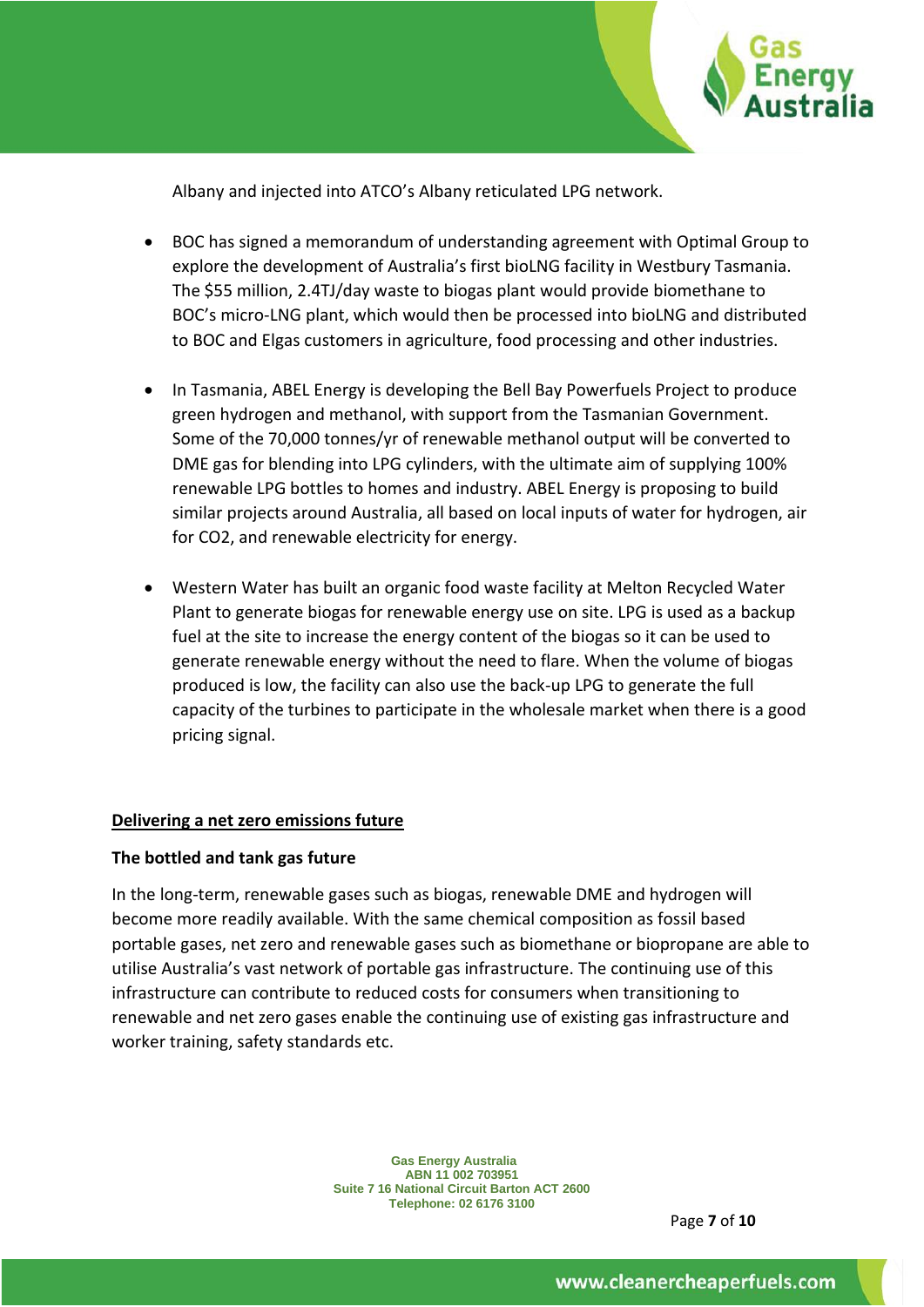

• Biomethane

The production of biomethane, which is the same as natural gas, is a well-established process using currently available commercial technologies. The increased use of net zero emission gas fuels such as biogas and hydrogen would ensure that major infrastructure investments such as Tasmania's network of actual pipelines and virtual pipelines can keep supplying energy to households and businesses.

Biomethane can also be compressed and liquified to produce bioCNG and bioLNG which have the same chemical properties as conventional CNG and LNG. Applications which utilise CNG and LNG can also seek to transition to the use of biologically sourced gas and significantly reduce their emissions.

• BioLPG

Fossil fuel LPG is an extremely versatile fuel which has a variety of applications in the heating, transport and industrial sectors. LPG consists of mostly propane and/or butane, which are typically produced as a by-product of crude oil refining or natural gas processing. Because biopropane (or bioLPG) is chemically identical to fossil propane, it can be used as a drop-in fuel in the same applications. The use of bioLPG is steadily growing internationally. Companies such as SHV Energy, based in the Netherlands offer customers the ability to switch from traditional energy sources to LPG, LNG or bioLPG. As the supply of bioLPG increases to meet demand and move towards renewable energy, bioLPG users are able to reduce their carbon footprint while continuing to utilise current gas infrastructure.

• Renewable hydrogen

Like natural gas, hydrogen is a gas that burns in air to provide heat. This heat can be used in many applications like gas such as space heating. Hydrogen can also be reacted in a fuel-cell to produce both low-grade heat and electricity where the electricity can be used to power the grid or in vehicles. Hydrogen is also a feedstock that can be used by industry. The combustion of hydrogen produces no greenhouse gas emissions. Hydrogen will be one of a number of essential gas energy sources for a net zero future and as such, it is important that the Tasmanian Gas Strategy considers all pathways to a lower carbon emissions economy.

• Renewable DME

Renewable DME (rDME) is DME gas made either from renewable liquid methanol, or directly from green hydrogen and biogenic CO2. Traditionally used as a safe and benign propellant for cosmetics and pharmaceuticals, DME can also easily be made renewably, and unlike hydrogen or methane, is an energy-dense liquid at low pressure like conventional LPG. For these reasons, LPG companies around the world are turning to DME as a flammable

> **Gas Energy Australia ABN 11 002 703951 Suite 7 16 National Circuit Barton ACT 2600 Telephone: 02 6176 3100**

> > Page **8** of **10**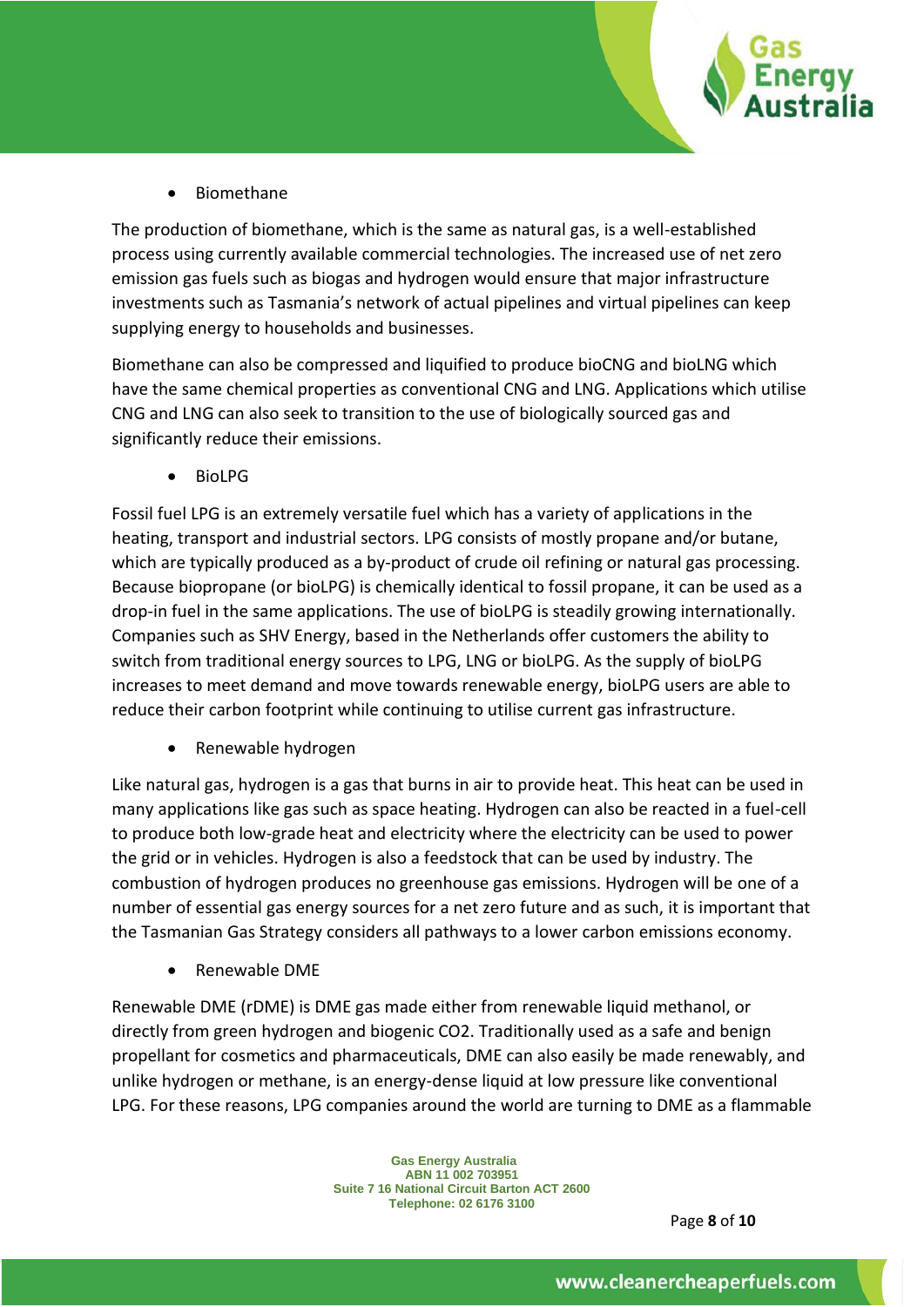

cylinder gas which can initially be blended with propane, but ultimately also sold as a 100% renewable propane alternative for customers wanting green bottled gas.

• Renewable Ammonia

Ammonia is a versatile and easily transportable fuel which can be created to be 100 per cent carbon free and renewable. There are several projects under development around Australia looking into these processes. Renewable ammonia is also able to utilised in the existing LPG infrastructure including bottles and the distribution network. Ammonia powered engines and fuel cells are being commercialised now. Ammonia could also be used to power vehicles, while utilising the existing Autogas network which would minimise infrastructure costs significantly.

# **12. Would a switch to a renewable fuel need to be cost-equivalent or would you be willing to pay more for a carbon free fuel?**

GEA is an industry association and has no comment.

# **13. What risks do you see with decarbonising the Tasmanian gas network (technical, economic, social)?**

GEA considers that there is more risk associated with not decarbonising the gas network. This includes the higher costs of electrification vs gas decarbonisation which will reduce jobs and economic growth. As part of the Gas Vision 2050: Delivering a Clean Energy Future report noted above, Frontier economics was commissioned to investigate and evaluate options of the roles of gas and gas infrastructure to achieve a net-zero economy by 2050. The annual costs of different decarbonisation scenarios were modelled. These scenarios were compared to a base case where the electricity sector reached net zero emissions in 2050. The major conclusion from this scenario analysis was that net-zero emissions can be reached with by decarbonising gas at half the cost of electrification<sup>1</sup>.

## **14. If you are a commercial gas user in Tasmania that would not be able to switch to renewable alternatives, what are the key barriers?**

Gas is generally used as an industrial feedstock to generate heat. These industrial uses of gas can be significantly harder to decarbonise due to the high heating requirements which are unable to be met by electrifying these applications. For example, particular industrial

Page **9** of **10**

<sup>1</sup> *Gas Vision 2050: Delivering a Clean Energy Future, page 9, http://www.cleanercheaperfuels.com/*